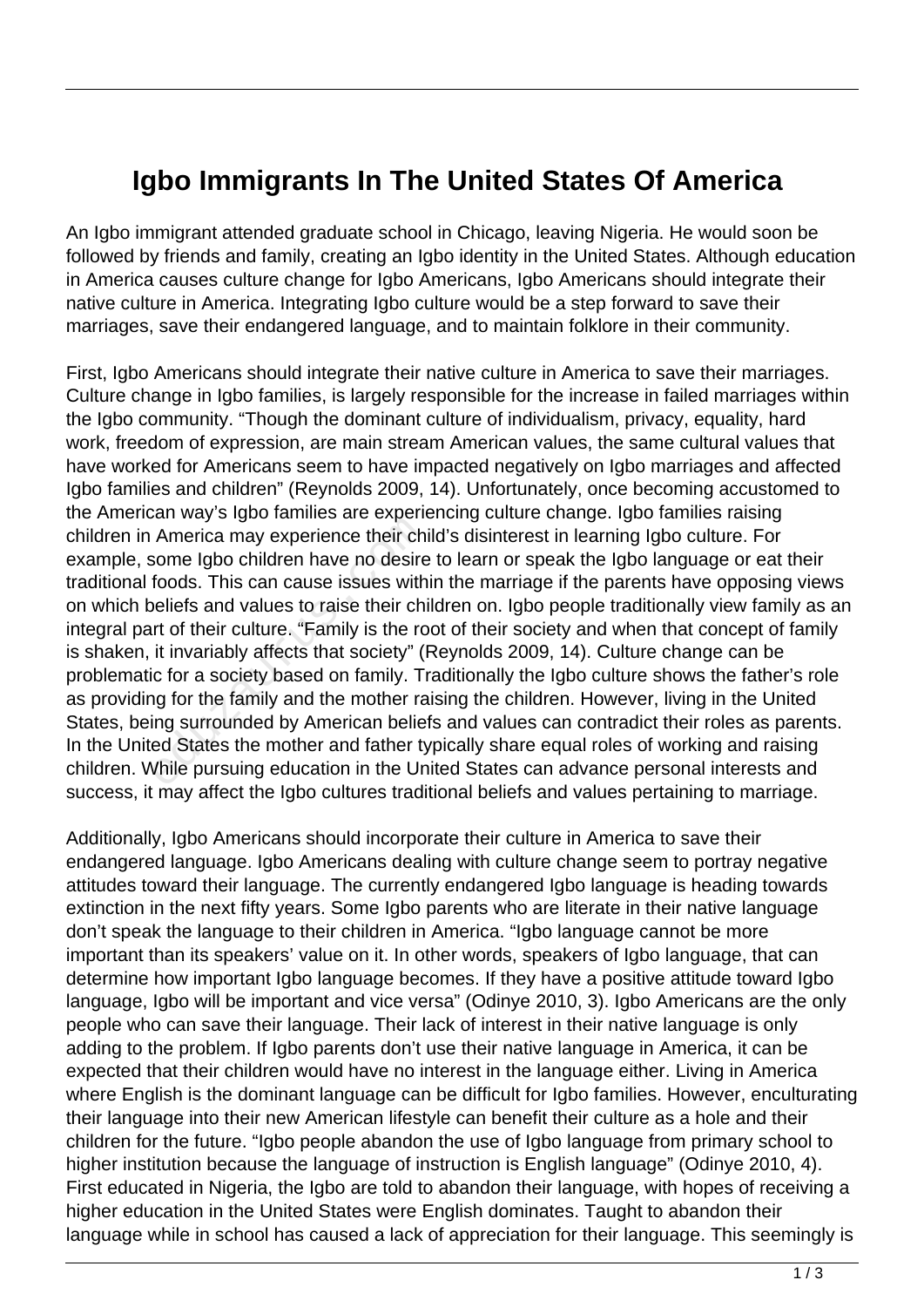the first step to the Igbo's enculturation of America. For the Igbo to succeed in America they need to focus on English for their studies. The result is a negative attitude to their native language and culture, coming from education.

Finally, the most important reason Igbo Americans should integrate their native culture in America is to maintain folklore in their community. The Igbo community has been going through culture change and becoming accustomed to American ways. Igbo Americans are dealing with difficulty to maintain their native folklore. For example, when they graduate from a Nigerian University, they move to major cities to accumulate themselves in an urban and social like environment. They do this knowingly putting their cultural traditions and values behind their vision of success in America. However, many who migrated to the U.S. for school planned on returning to Nigeria. Although they had this initial plan of returning, many stayed in America and became naturalized citizens. An Igbo immigrant named Elizabeth went through this process, Ibezim says:

She holds a BA in education and a MA in linguistics from a Nigerian University, but she decided to trade in Chicago as a medical records technician. She now has a flexible high paying job near her suburban home while she is raising her five children. (Ibezim 4)

Elizabeth decided to stay in Chicago, leaving her culture behind, raising her kids to follow American values. Raising Igbo kids in America can be difficult to accustom a child to two different cultures. This is typically why the Igbo Americans don't teach their children about their native culture. Once receiving an education, occupation, and success Igbo Americans want to give their children the same opportunity. "…These nearly or already middle-aged immigrants with college bound children at the turn of the millennium increasingly came to understand repatriation to Nigeria as a non-viable option" (Ibezim 2008, 10). At this point Igbo families are accustomed to the United States and have no desire to return to their native land. They saw the benefits of their education and want the same opportunity for their children. However, it is important that their children know their native culture in case they ever want to return to Nigeria themselves. Igbo families are beginning to realize the importance of teaching their native culture to their children. Establishing the Igbo community traditions in the U.S. is imperative for their culture's identity. Njoku explains: uburban home while she is raising<br>decided to stay in Chicago, leaving<br>values. Raising Igbo kids in Ameri<br>ultures. This is typically why the Ig<br>ure. Once receiving an education,<br>children the same opportunity. "...<br>e bound c

Because of the increasing number of their second-generation, American-born children, the Igbo face issues of establishing an ethnic presence and permanence in the United States. The growing number of second-generation Igbo Americans has caused the Igbo to start seeking ways to keep their community traditions alive in America. (Njoku 8)

Second generation Igbo Americans caused the Igbo to attempt to keep the community's traditions alive in America. This is due to their children growing up in America and becoming accustomed to the American culture. There are Igbo families that find it significant to bring cultural traditions with them to America. There are ways to help Igbo families apply their culture to Americas culture as well. One way to help is an immersion class as explained by Njoku:

The 2009 summer immersion class provided Igbo families essential experiences and opportunities to develop mechanisms for applying acquired Igbo traditional knowledge to their homes and communities in their wider American experience. (Njoku 2012, 8)

This immersion class provided insight on ways to incorporate their native culture into their